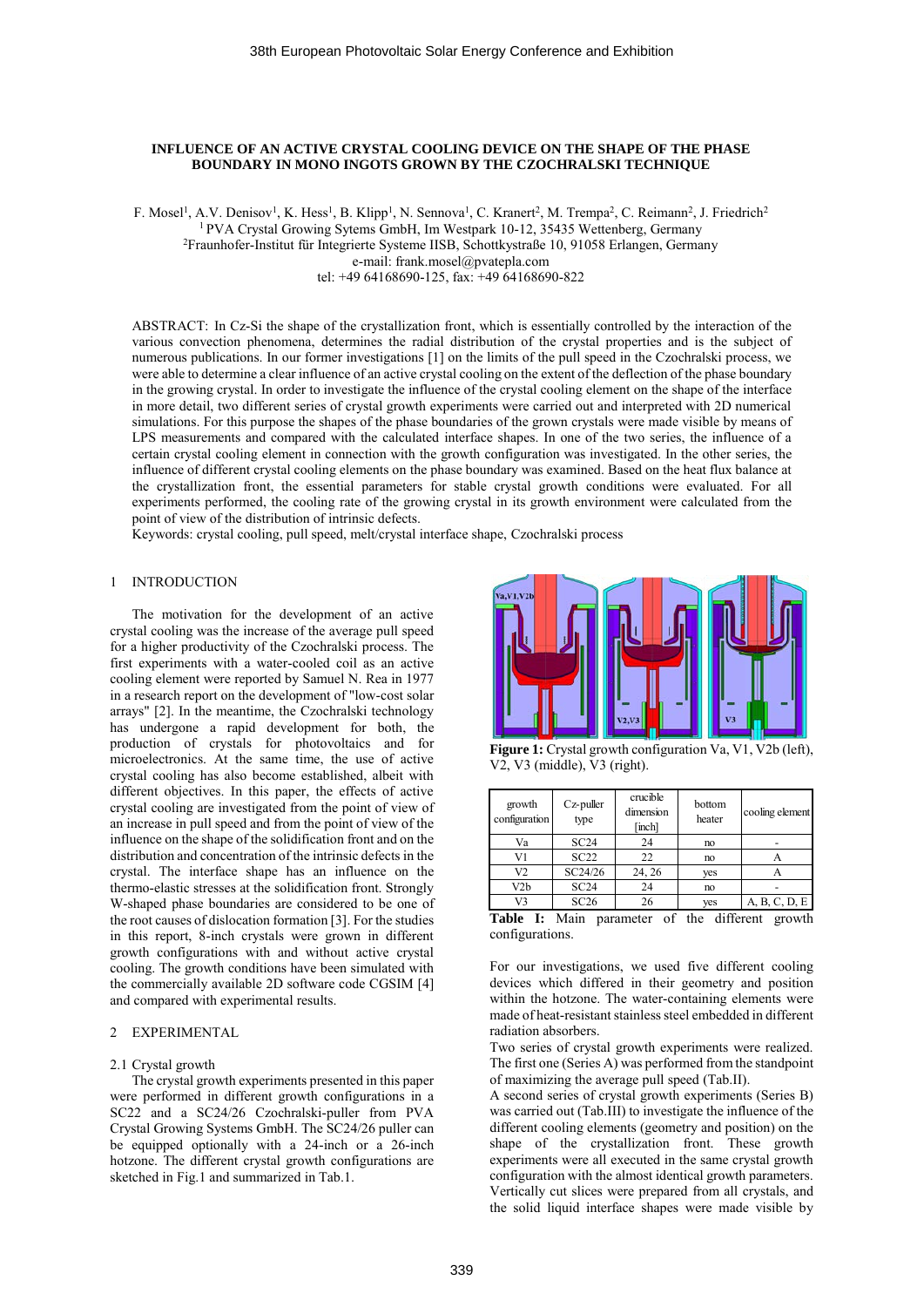means of LPS measurements [5]. To ensure the comparability between the growth experiments, the LPS measurements as well as the numerical simulations of the crystal growth conditions were all done at the growth stage of the body of 500 mm.

#### 2.2 Numerical simulation

All crystal growth runs were simulated using the commercially available CGSIM software [4]. The results presented here are derived from 2D simulations which depict the axially symmetric formation of the calculated interface shape. The situation of the heat fluxes at the solidification front (Eq. 1) is given by the heat flow balance:

$$
v_g = \frac{\lambda_s G_s - \lambda_l G_l}{\rho_s L} \quad (1)
$$

in which  $\lambda$  is the thermal conductivity, G is the axial temperature gradient,  $v_g$  is the constant growth velocity,  $\rho_s$ is the crystal density, L is the latent heat of fusion and s,l are the subscripts for the solid and liquid phase.

In the melt, heat transport by conduction and convection is simulated, taking buoyancy, Marangoni and forced convection into account. The crystal is assumed to be opaque, and heat transport from the interface in the crystal takes place through conduction. Heat exchange with the environment is driven by radiation and convection, and the gas atmosphere is assumed to be transparent for radiation under the growth conditions. The main results of the numerical simulations are the deflection and the shape of the interface, the heat flows and the axial temperature gradients at the crystallization front as well as the distribution of the isotherms and the von Mises-stresses in the growing crystal.

Based on the comparison of the calculated and experimentally determined interface shapes, the boundary conditions for the simulation calculations were adjusted in such way that experiment and simulation showed satisfactory agreement.

# 3 RESULTS AND DISCUSSION

## 3.1 Characterization of the crystals

The shape of the phase boundary can be described by two key figures, one by the deflection in the crystal center H (Fig. 2) and the other by the W-shape factor  $\phi$  (Eq. 2), according to Noghabi et al. [6].



**Figure 2:** Sketch of a cooling element and the inner heat shield, H indicates the interface deflection.

$$
\Phi[\%] = \frac{(\delta_{max} - \delta_{center})}{\delta_{max}} \quad (2)
$$

δmax and δcenter describe the distance between the two extreme values of the deflection and the value of the deflection in the crystal center. A W-factor of 0 means a concave, convex or planar interface. A positive sign of H denotes a concave deflection (Fig.2) and a negative sign a

convex deflection of the interface. The results from the crystal growth experiments are listed in Tab.II and Tab.III. Examples of the LPS-measurements are shown for the growth condition CC227V2 in Fig.3 and CC262V3 in Fig.4.

| Ingot/growth<br>configuration | active<br>cooling<br>element | average pull deflection deflection W-shape<br>speed<br>${\rm [mm/min]}$ | $H$ [mm] | $H$ [mm]<br>measured calculated measured calculated | $\phi$ [%] | W-shape<br>$\phi$ [%] |
|-------------------------------|------------------------------|-------------------------------------------------------------------------|----------|-----------------------------------------------------|------------|-----------------------|
| CC212 Va                      |                              | 0.9                                                                     | 12       | 12                                                  |            |                       |
| CC213 V2b                     |                              | 1.25                                                                    | 16       | 20                                                  |            |                       |
| CC227 V2                      | А                            | 1.8                                                                     | 20       | 22                                                  |            |                       |
| CC246 V3                      | А                            | 1.6                                                                     | 13       | 13                                                  |            |                       |
| CC249 V1                      |                              | 1.2                                                                     | 1 to 2   |                                                     | 35         | 68                    |

**Table II:** Interface parameters of Series A.

| Ingot/growth<br>configuration    | active<br>cooling<br>element | average<br>pull speed<br>${\rm [mm/min]}$ | deflection H deflection W-shape $\phi$<br>[mm]<br>measured | $H$ [mm]<br>calculated | $\lceil\% \rceil$<br>measured | W-shape<br>$\phi$ [%]<br>calculated |
|----------------------------------|------------------------------|-------------------------------------------|------------------------------------------------------------|------------------------|-------------------------------|-------------------------------------|
| CC <sub>262</sub> V <sub>3</sub> | E                            | 0.9                                       | $-2$                                                       | $-3$                   | 55                            | 33                                  |
| CC263 V3                         | B                            | 0.9                                       | $-5$ to $-7$                                               | $-5$                   | $\Omega$                      | 15                                  |
| CC265 V3                         | B                            | 0.9                                       | $-6$ to $-8$                                               | $-5$                   | $\Omega$                      | 18                                  |
| CC266 V3                         | D                            | 0.9                                       | $-0.9$ to $-1.8$                                           | $-4$                   | 60                            | 25                                  |
| CC267 V3                         | C                            | 0.9                                       | $-3.1$ to $-4.1$                                           | $-3$                   | 38                            | 21                                  |

**Table III:** Interface parameters of Series B.

Figs. 6-10 show the phase boundary shapes (thin lines) derived from the LPS-measurements together with the phase boundary calculated for a body length of 500 mm (blue line).



**Figure 3:** Shape of the interface (CC227V2) revealed by LPS-measurement, image width equals 8 inches.



**Figure 4:** Shape of the interface (CC262V3) revealed by LPS-measurement, image width equals 8 inches.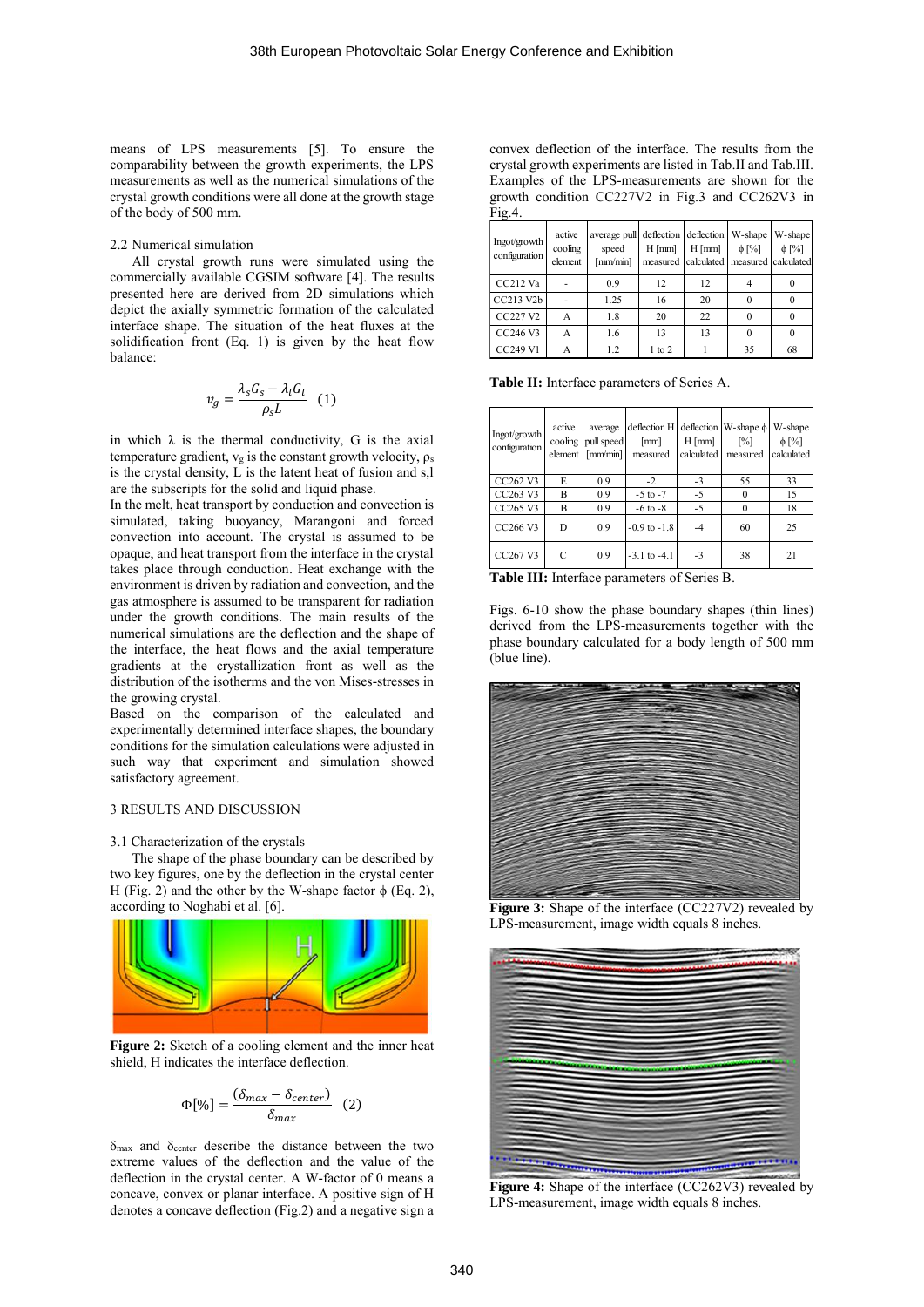3.1.1 Growth experiments of Series A The main growth parameters of Series A are summarized in Tab. IV.

| ingot/growth<br>configuration | average pull<br>speed<br>mm/min] | crystal<br>rotation<br>[rpm] | crucible<br>rotation<br>[rpm]     | gap<br>[mm]      | bottom<br>heater | cooling<br>element |
|-------------------------------|----------------------------------|------------------------------|-----------------------------------|------------------|------------------|--------------------|
| CC212 Va                      | 0.9                              | 10                           | 10                                | 25               | no               |                    |
| CC213 V2b                     | 1.25                             | 10                           | 10                                | 17               | no               |                    |
| CC227 V2                      | 1.8                              | 10                           | 6                                 | 17               | yes              | А                  |
| CC246 V3                      | 1.6                              | 10                           |                                   | 17               | yes              | А                  |
| <b>CC249 V1</b>               | 1.2                              | 10                           | 10                                | 25               | no               | А                  |
| $- - -$<br>.                  | .                                | $\cdot$ 1                    | <b>Contract Contract Contract</b> | $\sim$<br>$\sim$ |                  |                    |

**Table IV:** Main growth parameters of Series A, gap denotes the distance between the melt surface and the lower edge of the inner heat shield.

The calculated interface deflection H versus the average pull speed for the different growth configurations at a body length of 480 mm - 520 mm of the growing ingot is shown in Fig.5. The symbols in this figure represent individual results of the simulations. A linear relationship between the average pull speed and the deflection of the phase boundary is evident and indicated by the inserted lines. The figure represents a stability diagram in which three areas are marked. In the stable growth region (green) the system is insensitive to changes in the average pull speed. This region is robust and suitable for industrial production. In the metastable growth region (yellow) all growth parameters have to be well tuned. Small changes can lead to unstable growth with loss of shape, i.e. spiral growth. In the unstable growth region (red) no regular crystal growth is possible. The theoretical results were confirmed by LPSmeasurements and are indicated in the graph by the open red circles. In the growth configuration V2 an average pull speed of 1.8 mm/min was maintained over the entire body length (CC227V2).



**Figure 5:** Stability diagram for different crystal growth configurations (Series A).

Fig.5 is an empirically determined diagram and does not represent an analytical model. Fig.6 and fig.7 show the concave phase boundaries of the two experiments CC212Va and CC227V2 as extreme examples. The calculated shapes agree well with the measured ones as indicated by the symbols in fig.5. For the shapes of the phase boundary of series B the simple linear relationship from Fig.5 holds no longer. The growth configuration of CC249V1 (Fig.8) shows the transition from a purely concave to a convex shaped interface with a wavelike formation.

The coloured thin lines in Figs. 6-10 represent different LPS- measurements on a sample. These lines are shown as an example in Fig.4.



**Figure 6:** Calculated (blue line) and from LPSmeasurement deduced interface shape (coloured thin lines) of CC212Va.



Figure 7: Calculated (blue line) and from LPSmeasurement deduced interface shape (coloured thin lines) of CC227V2 (see also Fig. 3).



**Figure 8:** Calculated (blue line) and from LPSmeasurement deduced interface shape (coloured thin lines) of CC249V1.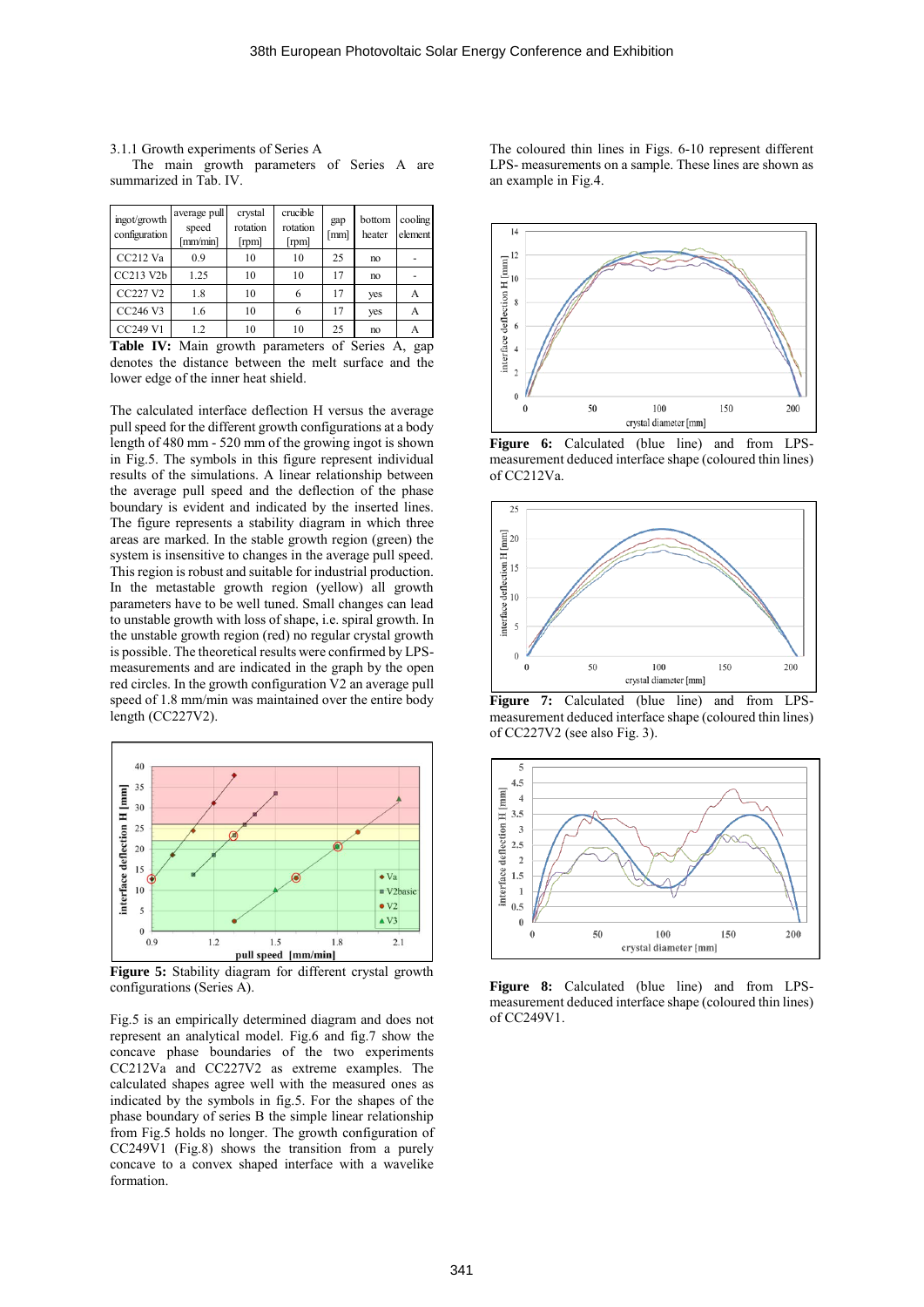3.1.2 Growth experiments of Series B The main growth parameters of Series B are summarized in Tab.V.

| ingot/growth<br>configuration    | average pull<br>speed<br>[mm/min] | crystal<br>rotation<br>[ <sub>rpm</sub> ] | crucible<br>rotation<br>[rpm] | gap<br>[mm] | bottom<br>heater | cooling<br>device |
|----------------------------------|-----------------------------------|-------------------------------------------|-------------------------------|-------------|------------------|-------------------|
| CC <sub>262</sub> V <sub>3</sub> | 0.9                               | 10                                        | 6                             | 25          | yes              | E                 |
| CC263 V3                         | 0.9                               | 10                                        | 6                             | 25          | yes              | B                 |
| CC265 V3                         | 0.9                               | 10                                        | 6                             | 25          | yes              | B                 |
| CC266 V3                         | 0.9                               | 10                                        | 6                             | 25          | yes              | D                 |
| CC267 V3                         | 0.9                               | 10                                        | 6                             | 25          | yes              |                   |

**Table V:** Main growth parameters of Series B, gap denotes the distance between the melt surface and the lower edge of the inner heat shield.

All interface shapes of series B show a more or less similar wave-shaped formation of the phase boundary (W-shape). Two examples of the series are given in Fig.9 and Fig.10.



**Figure 9:** Calculated (blue line) and from LPSmeasurement deduced interface shape (coloured thin lines) of CC262V3.



Figure 10: Calculated (blue line) and from LPSmeasurement deduced interface shape (coloured thin lines) of CC267V3.

3.2 Influence of active crystal cooling on the heat fluxes and temperature gradients at the interface of the growing crystal

The temperature gradients at the phase boundary derived from the calculated heat flows are given in Tab.VI and Tab.VII.

| Ingot/growth<br>configuration | latent<br>heat of<br>fusion<br>[W] | heat flow<br>crystal<br>[W] | heat flow<br>melt [W] | [K/cm] | $G_1 \sim Q/(A\lambda)$ $G_s \sim Q/(A\lambda)$<br>[K/cm] | $G_{cr}$<br>[K/cm] |
|-------------------------------|------------------------------------|-----------------------------|-----------------------|--------|-----------------------------------------------------------|--------------------|
| $CC212$ Va                    | 2033                               | 2990                        | 960                   | 4.8    | 45.3                                                      | 3.7                |
| CC213 V2b                     | 2847                               | 3470                        | 625                   | 3.1    | 52.6                                                      | 1.3                |
| CC249 V1                      | 2727                               | 4510                        | 1780                  | 8.9    | 68.3                                                      | 7.9                |
| CC246 V3                      | 3639                               | 4860                        | 1220                  | 6.1    | 73.6                                                      | 5.6                |
| <b>CC227 V2</b>               | 4102                               | 4780                        | 680                   | 3.4    | 72.4                                                      | 0.8                |

|  |                                    | Table VI: Thermal boundary conditions at the |  |
|--|------------------------------------|----------------------------------------------|--|
|  | crystallization front of Series A. |                                              |  |

| Ingot/growth<br>configuration    | latent<br>heat of<br>fusion<br>[W] | heat flow<br>crystal<br>[W] | heat flow<br>melt [W] | [K/cm] | $G_l \sim Q/(A\lambda) G_s \sim Q/(A\lambda)$<br>[K/cm] | $G_{cr}$<br>[K/cm] |
|----------------------------------|------------------------------------|-----------------------------|-----------------------|--------|---------------------------------------------------------|--------------------|
| CC262 V3                         | 2053                               | 3528                        | 1475                  | 7.3    | 53.5                                                    | 7.8                |
| CC263 V3                         | 2046                               | 3894                        | 1848                  | 9.2    | 59.0                                                    | 9.5                |
| CC265 V3                         | 2047                               | 3794                        | 1746                  | 8.7    | 57.5                                                    | 8.4                |
| CC266 V3                         | 2043                               | 3641                        | 1604                  | 8.0    | 55.2                                                    | 7.5                |
| CC <sub>267</sub> V <sub>3</sub> | 2057                               | 3450                        | 1400                  | 7.0    | 52.3                                                    | 6.4                |

**Table VII:** Thermal boundary conditions at the crystallization front of Series B.

At this point, it should be pointed out that, when estimating the melt-side temperature gradient by means of the thermal conductivity  $\lambda_1$  in the liquid phase, the convective contribution to the heat transport at the phase boundary is neglected. However, this fact seems to be justified within certain limits from the point of view of impulse momentum boundary layer, which is in the order of the meniscus height.

The radial temperature distribution on the melt meniscus at the crystal edge is an important criterion for the stability of the growth process, especially with regard to the limitations of the growth rate [5]. Therefore, the radial temperature gradient G<sub>cr</sub> at the crystal edge was determined from the simulation calculations as shown in Figure 11.



**Figure 11:** Definition of the temperature gradient G<sub>cr</sub> at the crystal rim.

Here,  $T_i$  is the solidification temperature and  $T_m$  is the temperature on the melt meniscus at a distance of 5 mm from the crystal edge.  $T_m$  is therefore still within the thermal boundary layer which corresponds to the meniscus height  $h_i$  (~ 6.9 mm). This key figure among others is used to judge the process stability.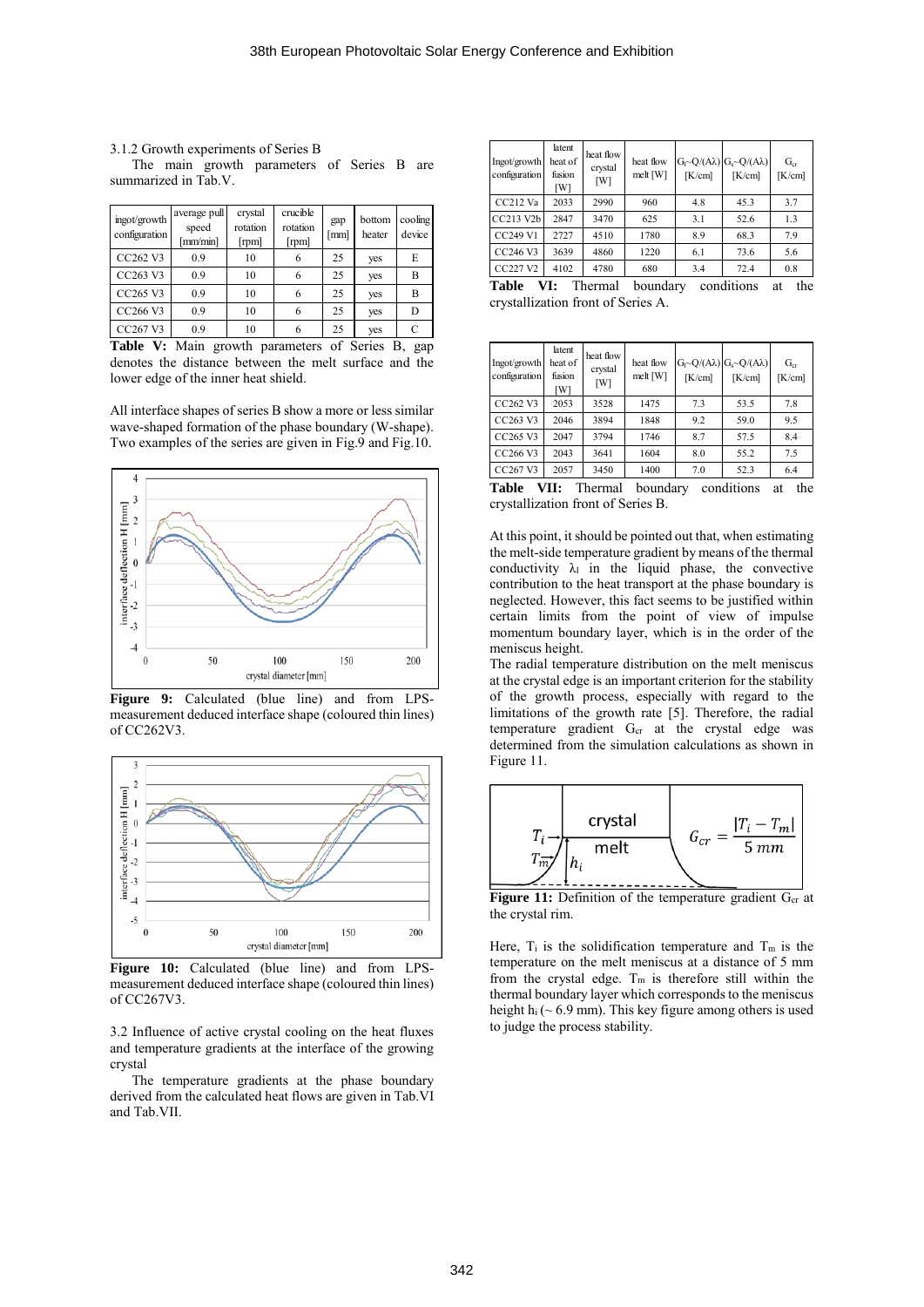

Figure 12: Calculated temperature gradient G<sub>cr</sub> at the crystal rim.

From the experimental results of CC213V2b and CC227V2, which represent the stability limit of the average pull speed in the body, it can be concluded that a minimum temperature gradient in the melt  $G<sub>l</sub>$  and at the crystal edge G<sub>cr</sub> must be ensured for stable growth conditions.

3.3 Influence of active crystal cooling on the distribution of isotherms and von-Mises stresses in the growing crystal

Due to the presence of non-linear temperature gradients during the cooling of the growing ingot, thermal stresses are induced inside the crystal, which play an essential role as a source for defect formation. The thermal stress state can be represented by a single value, the von-Mises stress.

As expected, the calculated von-Mises stresses show a clear dependence on the growth rate (Fig.13). For crystals with a concave interface shape of Series A, the maximum of the von Mises stresses is located at the crystallization front in the crystal center. The exception in series A is the crystal growth configuration CC249V1. In this experiment no pronounced maximum appears. The stress distribution is rather uniform and decreases towards the crystal edge.



**Figure 13**: Von-Mises stress at the crystallization front of Series A.

In the growth configurations of series B the maxima of the stresses on the crystallization front are approximately at the turning point (half radius) of the interface (Fig.14). The maximum stress levels in the crystals (Fig.15) are located at the crystal edge at some distance from the interface (Figs.16-19).



**Figure 14**: Von-Mises stress at the crystallization front of Series B.

The crystals CC212 and CC262 as well as the crystals CC213 and CC249 were produced under comparable conditions regarding the growth rate. CC212 und CC213 were grown without crystal cooling in contrast to CC249 and CC262 which were grown with crystal cooling. The comparison of the growth experiments show that the maxima of the stresses are comparable (dashed lines in fig.15). The main difference is the local distribution of the stresses. In the two crystals grown with crystal cooling the maxima of the von-Mises stresses is moved towards the crystal edge with a certain distance to the interface whereas the stress maxima of the two crystals grown without crystal cooling are situated at the crystal center on the crystallization front (Fig.13).



**Figure 15:** Calculated maximum von-Mises stress at a body length of 500 mm of the growing ingot.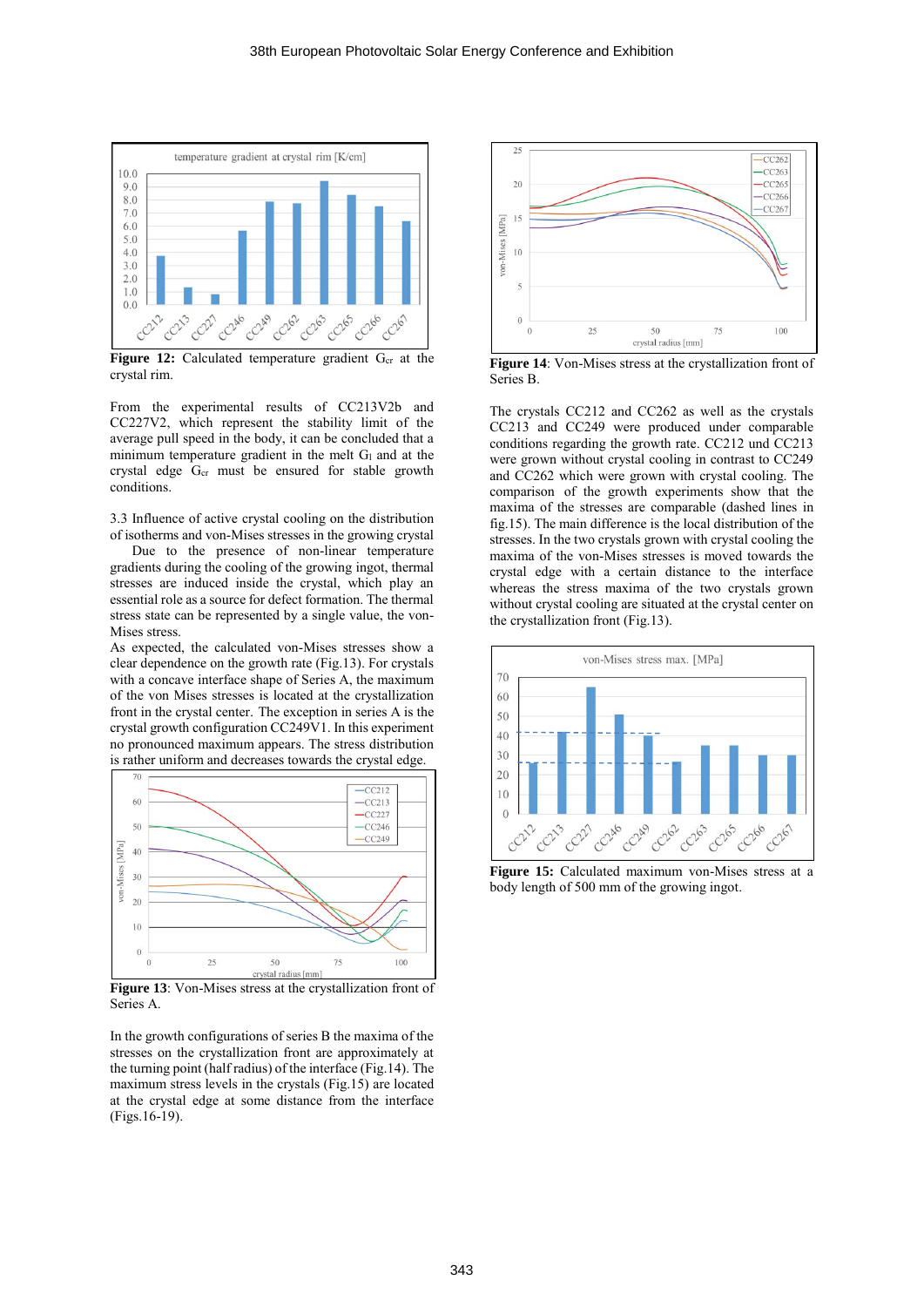

Figure 16: Distribution of the von-Mises stresses [MPa] (left) and isotherms (right) of CC212Va.



**Figure 17:** Distribution of the von-Mises stresses [MPa] (left) and isotherms (right) of CC262V3 (cooling element E).



**Figure 18:** Distribution of the von-Mises stresses [MPa] (left) and isotherms (right) of CC213V2b.



**Figure 19:** Distribution of the von-Mises stresses [MPa] (left) and isotherms (right) of CC249V1 (cooling element A).

3.4 Influence of active crystal cooling on the axial temperature profile in the growing crystal

While the temperature gradient on the solid side of the interface G<sup>s</sup> in connection with the growth rate v<sup>g</sup> determines the concentration and radial distribution of the intrinsic defects in the crystal, another important factor for the controlled incorporation of the intrinsic defects is the cooling rate of the growing crystal. The dwell time of the growing crystal in the temperature range between 900 °C and 1050 °C affects the density and size of the defects. Thus, the formation of vacancy clusters (voids) is strongest in this temperature range. The average size of the voids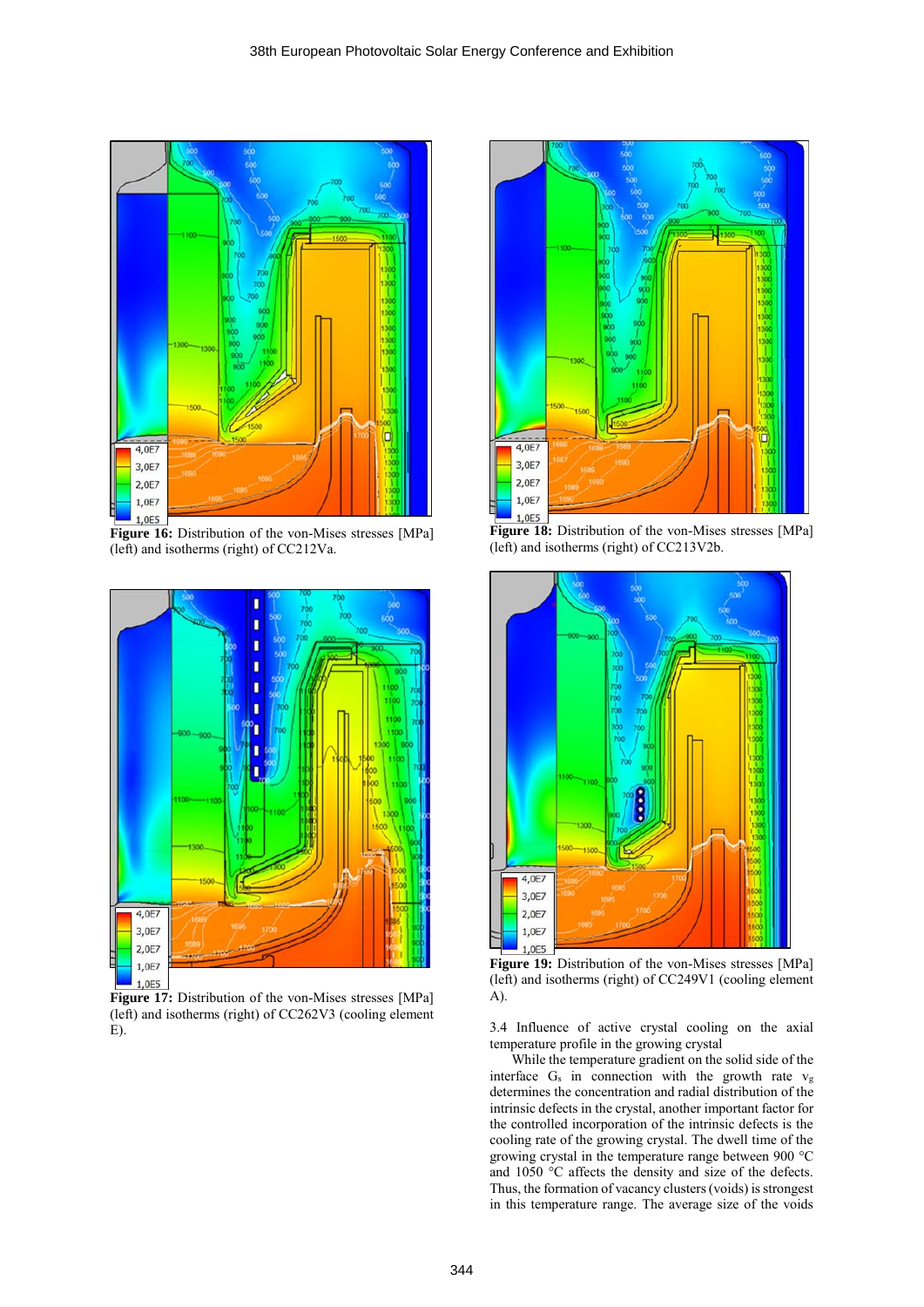increases with the dwell time in this temperature range at the expense of their density. A simple empirical relation can be given for the density of the void clusters Nvoid as a function of time with A as a constant [7].

 $N_{void} = Ae^{-0.011min^{-1}}$ (3)



**Figure 20:** Estimated cooling behavior along the axes of the ingots of Series A.



**Figure 21:** Estimated cooling behavior along the axes of the ingots of Series B.

The numerical simulation was also used to estimate the temporal temperature profile in the growing crystals. The cooling trends were obtained from the calculated temperature profiles along the central axis of the growing crystal versus body length.

The results for series A and B are plotted separately in Fig.20 and Fig.21.

The diagram in Fig.20 clearly shows the influence of the average pulling speed on the dwell time of the growing crystal in the critical temperature range between 900 °C and 1050 °C. The graph in Figure 21 shows the influence of the different cooling elements on the cooling behavior of the growing crystal. The time span of the growing crystal in the critical temperature range is by far the shortest when cooling element E is used.

### 3.5 Influence of active crystal cooling on the Voronkov parameter v/G

The radial distribution of the heat flux density from the melt into the crystal depends not only on the heat transport by convection and conduction in the melt, but also on the transport in the crystal and the heat release from the crystal to its surroundings. The interface shape is determined by this interplay, which includes the heat of crystallization released by the imposed growth rate. The temperature gradients resulting from the heat flow balance determine the intrinsic defect distribution in connection with the growth rate. The Voronkov parameter  $v_g/G_s$  takes into account the convective  $(v_g)$  and diffusive  $(G_s)$  transport processes in the crystal. For the critical value of the Voronkov parameter, which is given with different values in the literature, the solid side of the crystallization front is considered.

Another point of view results also from the onedimensional heat balance (Eq. 1) at the solidification front:

$$
\frac{G_l}{G_s} = \frac{\lambda_s}{\lambda_l} - \Gamma_{crit} \frac{\rho_s L}{\lambda_l} \quad mit \quad \Gamma = \frac{v_g}{G_s} \quad (4)
$$

For a literature value of the critical Voronkov parameter  $\Gamma_{\text{crit}}=1.34*10^{-3}$ cm<sup>2</sup>/K·min [12], a certain ratio of the temperature gradients at the phase boundary is obtained, in the example given here of Gs/Gl=5.3.

The gradient ratios of the studied crystal growth configurations are listed in Tab.VIII and Tab.IX. A ratio of the temperature gradients  $Gs/Gl > 5.3$  is obtained in all listed growth configurations. Thus, under the assumptions made, all crystals were grown under vacancy rich conditions.

| configuration                                                                 |     |       |      |       |      |  |
|-------------------------------------------------------------------------------|-----|-------|------|-------|------|--|
| $G_{\rm c}/G_{\rm b}$                                                         | 949 | 16.91 | 7.72 | 12.13 | 2141 |  |
| <b>Table VIII</b> $\cdot$ Ratio of the temperature gradients $G_2/G_1$ at the |     |       |      |       |      |  |

**1:** Ratio of the temperature gradients Gs/G crystallization front averaged over the interface of Series A.

| Ingot/growth<br>configuration |      |      | CC262 V3 CC263 V3 CC265 V3 CC266 V3 CC267 V3 |      |  |
|-------------------------------|------|------|----------------------------------------------|------|--|
| $G/G_1$                       | 7.29 | 6.42 | 6.61                                         | 6.91 |  |

Table IX: Ratio of the temperature gradients G<sub>s</sub>/G<sub>l</sub> at the crystallization front averaged over the interface of Series B.

#### 4 CONCLUSIONS

The essential prerequisite for increasing the pull speed is to increase the temperature gradient G<sup>s</sup> at the crystallization front in the crystal. With the application of an active cooling element during crystal growth, the effective radiation exchange with the crystal surface and thus the heat flux in the crystal can be increased. If the pulling speed exceeds a critical value, cylindrical growth is no longer possible. So-called spiral growth occurs. The limit of the pulling speed correlates in certain limits with the deflection of the phase boundary (Fig.5). Other growth parameters that are critical for high growth rates are the temperature gradient at the liquid side of the interface and the temperature gradient in the meniscus region of the crystal edge. Numerical simulations can obtain these mentioned parameters. From the calculated heat fluxes at the phase boundary a temperature gradient in the melt of 3 K/cm and a temperature gradient at the crystal rim  $G_{cr}$  of 1 K/cm can be estimated, which of course depends on its definition.

Another key feature of the active crystal cooling is the ability to influence the shape of the interface at moderate growth rates. Crystal cooling causes an increased heat exchange of the crystal with its environment, resulting in an increased heat conduction in the crystal center. As a consequence, the phase boundary undergoes a convex deflection resulting in a wave-shaped phase boundary. By additionally adjusting the rotation rates of the crystal and crucible, it should be possible to establish an approximately flat phase boundary. Fig.22 shows a theoretical example obtained by numerical simulation.